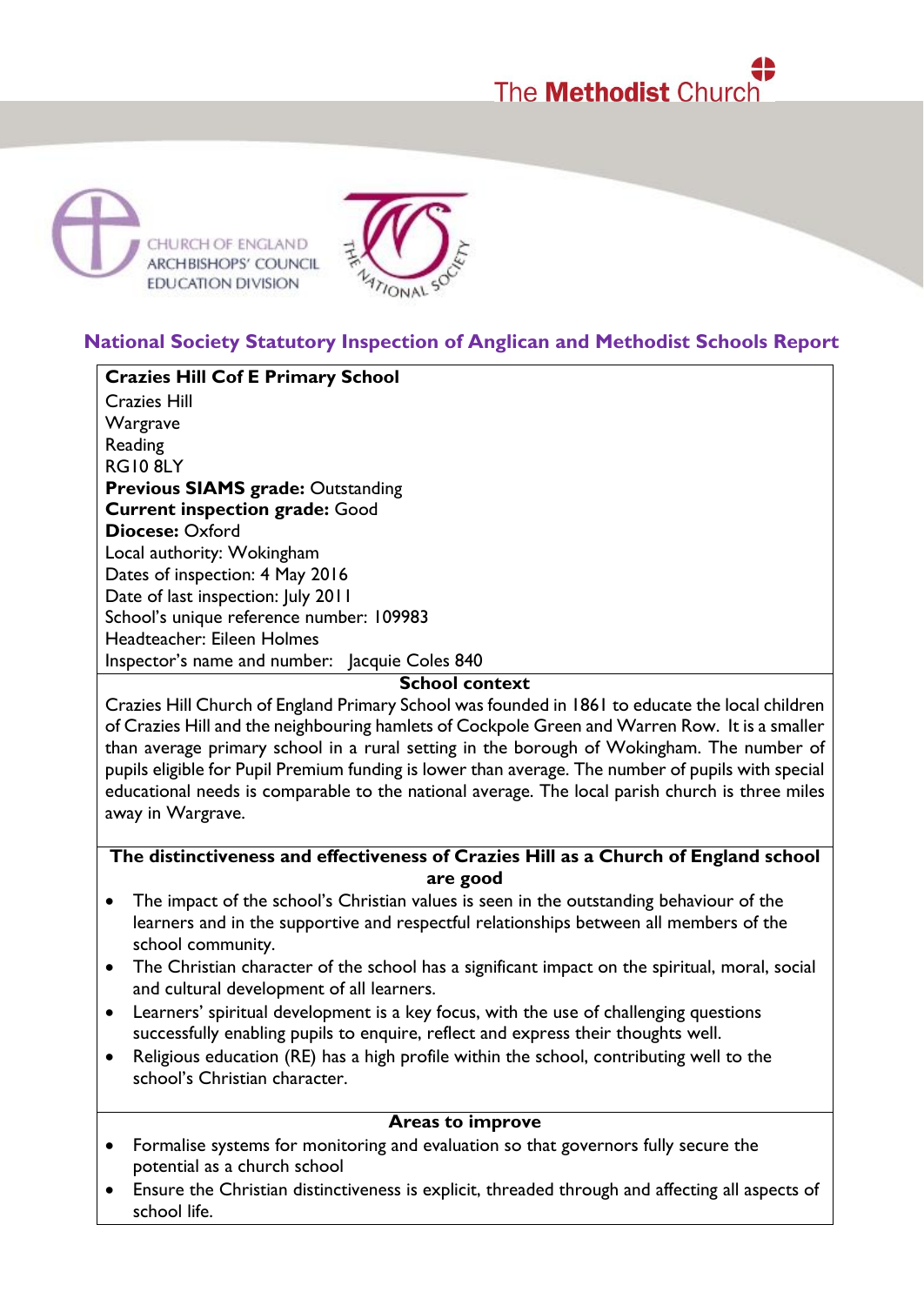Create spontaneous opportunities for pupils to contribute to daily worship to foster their spiritual development

#### **The school, through its distinctive Christian character, is outstanding at meeting the needs of all learners**

Crazies Hill seeks 'to provide an education to the highest quality based on Christian values'. It is successful in its aim as pupils attain well and make good progress in reading, writing and mathematics. A caring, family ethos with strong, supportive relationships arise from its teaching of Biblical values of love, respect, trust, honesty, forgiveness and fairness. A parent remarked that Christian values are a big part of the children's lives here – they start as soon as they start in Reception. The school's Christian values also result in pupils working and playing cooperatively and collaboratively together with excellent levels of behaviour. Friendship and bullying issues are rare because pupils feel safe and display compassion and understanding for their peers, based on their knowledge of Jesus' response to others. Consequently, attendance is good because pupils enjoy coming to school. The spiritual, moral, social and cultural development of all its learners is outstanding due to staff successfully developing confidence, articulacy and maturity in its pupils. Staff are highly skilled in the use of questioning and this is developed further in the junior classes who enjoy participating in debates. Displays in the entrance, classrooms and corridors visibly reinforce the Christian values of the school. RE at Crazies Hill encourages pupils to think, enquire, discuss and express their thoughts well through drama, art, music and writing. Learners enjoy the subject and pupils readily talk about how it furthers their understanding of the life and work of Jesus and other faiths. However the school lacks any specific links which could help develop pupils' understanding of Christianity across the world. Visits to a variety of places of worship greatly facilitate pupils' understanding and deepen the respect they have for those of other faiths.

### **The impact of collective worship on the school community is good**

Collective worship and class reflection areas make a valuable contribution to deepening the children's spiritual awareness. Pupils say they value times to sit and be still and to think about the messages they hear in collective worship and how they could apply these to their own lives. They show a good level of understanding of how the Bible teaches them about the life of Jesus; that it 'teaches you ways to live and what rules to abide by' and 'it explains how to improve and how to be a better person.' Acts of worship have also given children a good understanding of God as Father, Son and Holy Spirit. There is an emphasis on regular prayer throughout the school day. Pupils enjoy opportunities to take responsibility as monitors, in the writing of prayers or by undertaking readings at special festivals which link to the seasons of the church year. Parents report that collective worship often results in their children chatting keenly about the stories they have heard and feel they enable children to form and build positive relationships. The school has successfully developed a love of singing with the choir taking the school's Christian distinctiveness out into the community. Special occasions are marked by services in the local church, which are well attended by parents. As a result pupils show an understanding of Anglican traditions and practices with appropriate liturgical greetings, prayers and reflection. The vicar oversees five church schools but is able to support Crazies Hill when he can. Collective worship is planned and incorporates the school's Christian values well ensuring that they are understood as Christian and rooted in the Bible. A desire to live out these values results in pupils learning about the work of charities with opportunities for school councillors to plan school responses to these. Not all staff regularly attend daily acts of worship, which limits the impact it has on the school community. There is a basic level of evaluation but more could be done to inform and improve future provision. The